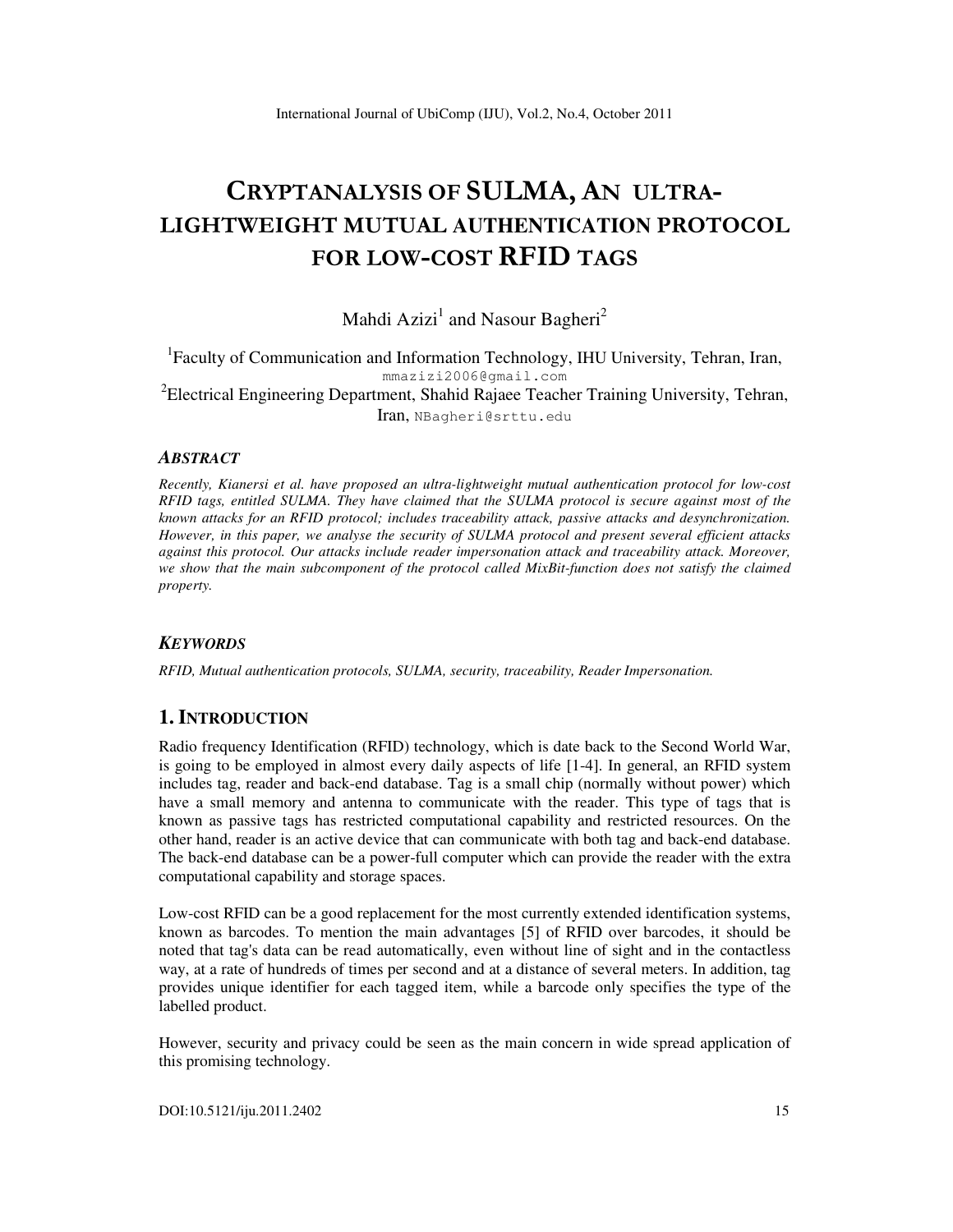To address the abovementioned concerns, several approaches have been proposed in the literatures. These proposals can be divided into two general groups. The first group uses blocking, jamming and physical solutions [6,7] while the other group uses cryptographic concepts and privacy preserving protocols. Cryptographic solutions, which is the concern of this paper also, for RFID security issues can be restricted to only lightweight cryptography or let the scheme to even uses the complex cryptographic solutions. Most researchers believe that to replace namely the barcodes by RFID the industry needs simple and low cost RFID tags (below 5 cents per item) which puts a restriction on the number of logical gates [8,9]. For this case, many approaches that are based on the lightweight cryptographic solutions and protocols have been suggested [10-15]. On the other hand, Some RFID researchers, however, believe that it would be possible to use complex cryptographic primitives in future RFID tags. Hence, they suggest the use of advanced encryption standard (AES) [16] or even public key solutions such as elliptic curve cryptography (ECC) [17, 18].

A lightweight protocol has this advantage that it keeps the computational and the price of RFID tags very low. Hence, lightweight protocols have been of interest to both industry and academia and design of secure authentication protocols for low-cost RFID tags has received the attention of a lot of researchers, though many protocols have been published lately [5,6,10-14,19,20]. However, most of them have not satisfied the claimed security goals [21-28].

The Electronic Product Code Class-1 Generation-2 standard specification [29, 30] by EPC Global which also has been ratified by ISO [21] of low-cost RFID tags is an effort on standardization of low cost RFID.

In this work, we perform a security analysis of an ultra-lightweight protocols proposed by Kianersi *et al.* [19], called SULMA. We show that this protocol is vulnerable to some simple security attacks.

**Paper Organization:** The rest of the paper is organized as follows: In section 2 we introduce SULMA protocol and in section three we analysis its MixBit function. In section four we present our cryptanalysis of protocol. Finally, in section five the closing remarks are given.

# **2. DESCRIPTION OF THE SULMA PROTOCOL**

#### **2. 1 NOTATION**

- A, B, C and D: Public messages.
- $A \| B$ : Concatenation of two strings A and B.
- *R*: Reader.
- A : Adversary.
- $T_i$ :  $i^{th}$  tag.
- $\overline{0}$ : Sequence of 96 zeros.
- • *c*: Constant value *(0x3243F6A8885A308D313198A2)*
- *Rot(X,Y)*: The circular shift *X* to left *Y* positions.
- $n_1, n_2$ : Random numbers of length 96 bits.
- $k_1, k_2$ : Secret keys shared between the tag and the reader of length 96 bits.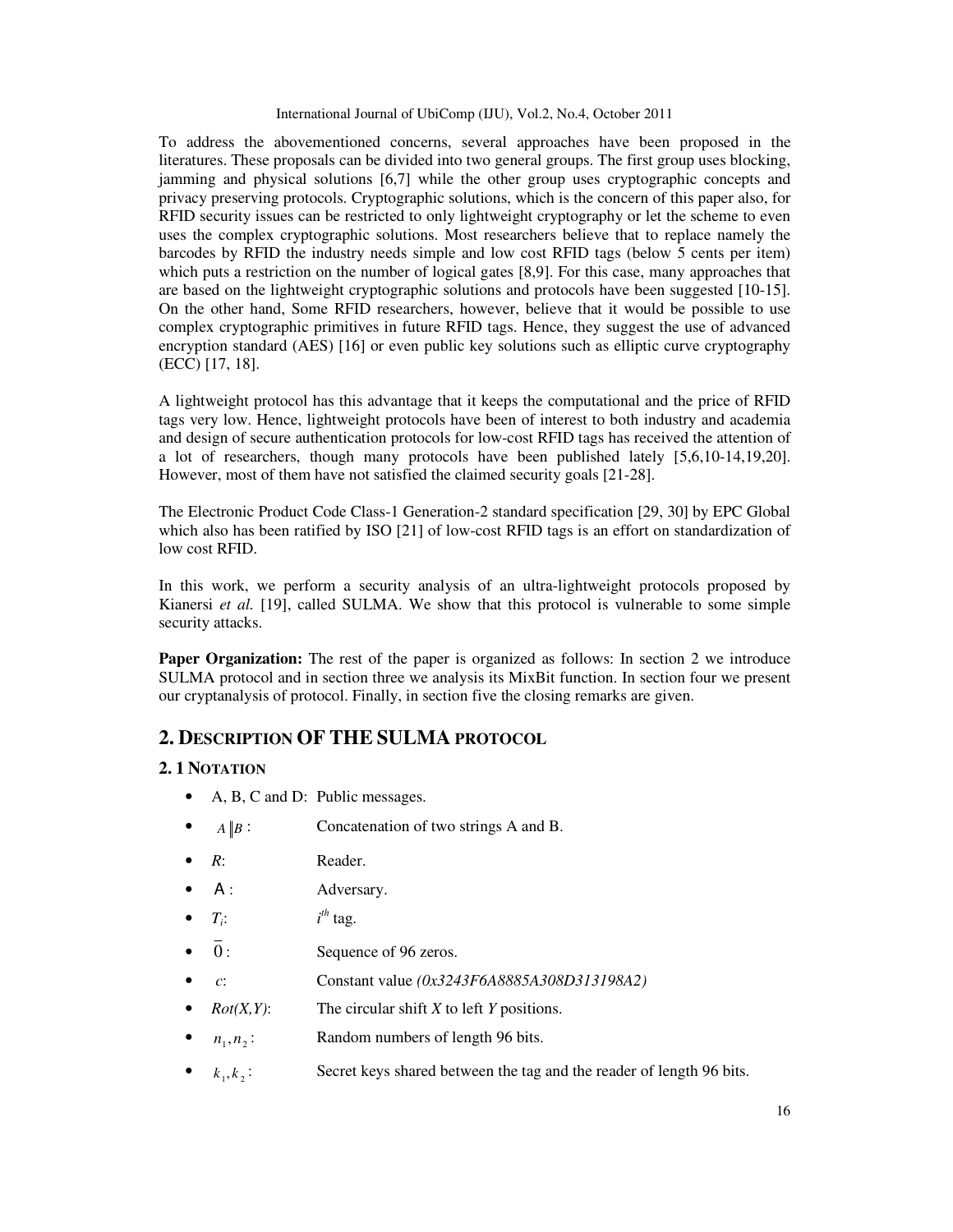- Mixbit(.): A block cipher based random function which accepts four inputs each of length 96-bit and produces an 96-bit output value.
- $\oplus$ : Bitwise exclusive or.
- +: Modular addition.
- *Hw(. ):* Hamming weight (number of ones of an string in GF(2))
- *x*  $\overline{\phantom{a}}$ Rotating *x* one bit to the right.
- $B \leftarrow A$ : Assigning the value of *A* to *B*.

#### **2. 2 SULMA PROTOCOL OVERVIEW**

The SULMA protocol [19], which is depicted in Figure 1, consists of three phases: **identification**, **mutual authentication** and **updating**. Each tag keeps three dynamic pairs (IDS<sup>old</sup>, IDS<sup>next</sup>), ( $k_1$ <sup>old</sup>,  $k_1$ <sup>next</sup>), ( $k_2$ <sup>old</sup>,  $k_2$ <sup>next</sup>) and a static ID value. Any tag has a unique ID which is static while the IDS and  $k_1$ ,  $k_2$  are get updated after each successful run of protocol. The details of protocol are as bellow:

**Phase 1**: the tag identification phase of protocol is as follow:

- 1. Reader sends a "*Hello*" message to tag.
- 2. On receiving the message, the tag response with *IDSnext* .
- 3. Once the reader received the message, it tries to finding and identical entry in its database. If reader finds related entry in its database it authenticates the tag. Otherwise, it requests for *IDSold* and continue the protocol.

**Phase2**: the mutual authentication phase of protocol is as follows:

- 1. When the reader finds the related entry in Phase 1:
	- a. Generates two random numbers  $n_1$  and  $n_2$  such that  $n_1$ ,  $n_2 \neq 0$ .
	- b. Computes *A* and *B* as follows, where *c* is a constant value same as the constant value of Gossamer protocol [20] and  $k_1$  and  $k_2$  are the secret keys shared between the tag and the reader:

$$
A = Rot(Rot(IDS + k1 + c + n1, k2) + k1, k1)
$$
  

$$
B = Rot(Rot(IDS + k2 + c + n2, k1) + k2, k2)
$$

c. Computes  $n_3$  as follows, where we introduce MixBit in details later:

$$
n_3 = MixBit(n_1, n_2, k_1, k_2)
$$

d. Computes *C* and *D* as follows:

$$
k_1^* = Rot(Rot(n_2 + k_1 + c + n_3, n_2) + k_2 \oplus n_3, k_1)
$$
  
\n
$$
k_2^* = Rot(Rot(n_1 + k_2 + c + n_3, k_2) + k_1 + n_3, n_1)
$$
  
\n
$$
n_1' = MixBit(n_3, n_2, k_1^*, k_2^*)
$$
  
\n
$$
C = Rot(Rot(n_3 + k_1^* + c + n_1', n_3) + k_2^* \oplus n_1', k_2) \oplus n_1'
$$
  
\n
$$
D = Rot(Rot(n_2 + k_2^* + ID + n_1', k_1) + k_1^* + n_1', n_3) + n_1'
$$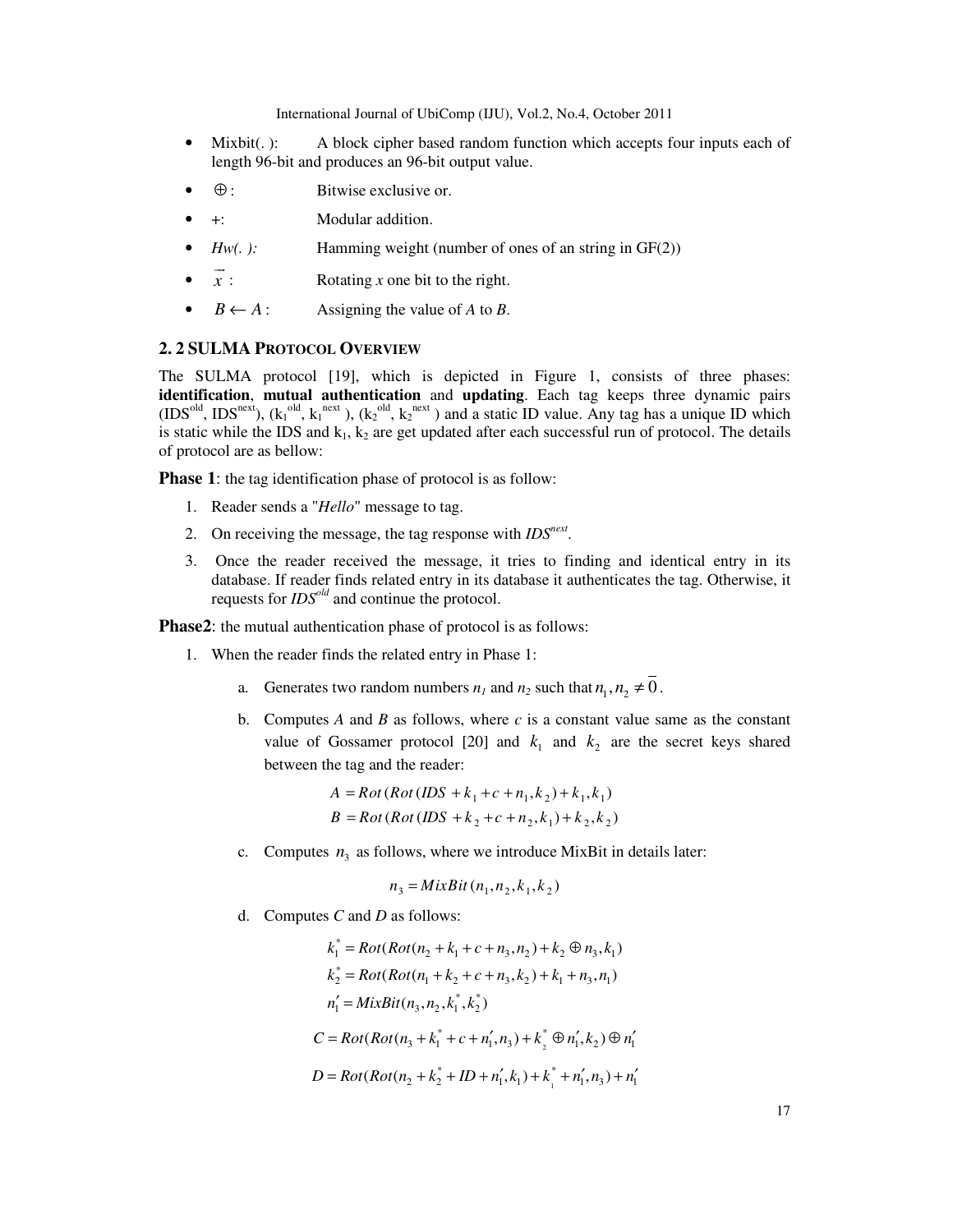- e. Sends  $A \parallel B \parallel C$  to the tag.
- 2. When the tag received the message it does as follows:
	- a. Extracts  $n_1$  and  $n_2$  from *A* and *B* respectively.
	- b. Verifies whether  $C = Rot(Rot(n_3 + k_1^* + c + n_1', n_3) + k_2^*$  $C^{\frac{7}{2}} = Rot(Rot(n_3 + k_1^* + c + n_1', n_3) + k_3^* \oplus n_1', k_2) \oplus n_1'$  to authenticate the reader.
	- c. If tag authenticated the reader, it computes *D* as follows:

$$
D = Rot(Rot(n_2 + k_2^* + ID + n_1', k_1) + k_1^* + n_1', n_3) + n_1'
$$

- d. Sends *D* to the reader.
- e. Updates its memory.
- 3. Once the reader received *D,* it verifies the correctness of *D* to update its database.

**Phase 3:** In updating phase of protocol, both reader and tag update their entries, as follows:

$$
n'_{2} = MixBit(n'_{1}, k^{*}_{1}, n_{3}, k^{*}_{2})
$$
  
\n
$$
IDS^{old} = IDs
$$
  
\n
$$
IDS^{next} = Rot(Rot(n'_{1} + k^{*}_{1} + IDs + n'_{2}, n'_{1}) + k^{*}_{2} \oplus n'_{2}, k_{1}) \oplus n'_{2}
$$
  
\n
$$
k_{1}^{old} = k_{1}
$$
  
\n
$$
k_{1}^{next} = Rot(Rot(n_{3} + k^{*}_{2} + c + n'_{2}, n_{3}) + k^{*}_{1} + n'_{2}, k_{2}) + n'_{2}
$$
  
\n
$$
k_{2}^{old} = k_{2}
$$
  
\n
$$
k_{2}^{next} = Rot(Rot(IDS^{next} + k^{*}_{1} + c + k_{1}^{next}, IDS^{next}) + k^{*}_{2} + k_{1}^{next}, n'_{2})
$$

Hence,  $IDS^{old}$ ,  $IDS^{next}$ ,  $k_1^{old}$ ,  $k_1^{next}$ ,  $k_2^{old}$ ,  $k_2^{next}$  are dynamic and ID is static.



Figure 1:SULMA Protocol [19]

## **3. ANALYSIS OF MIXBIT FUNCTION**

As we have mentioned already, SULMA protocol computation process includes a MixBit function, depicted in Figure 2. The designers have used this function to improve the security of protocol. This function is based on a semi-feistel structure. MixBit function includes two subfunctions denoted by  $F_I$  and  $F_2$  that are as follow: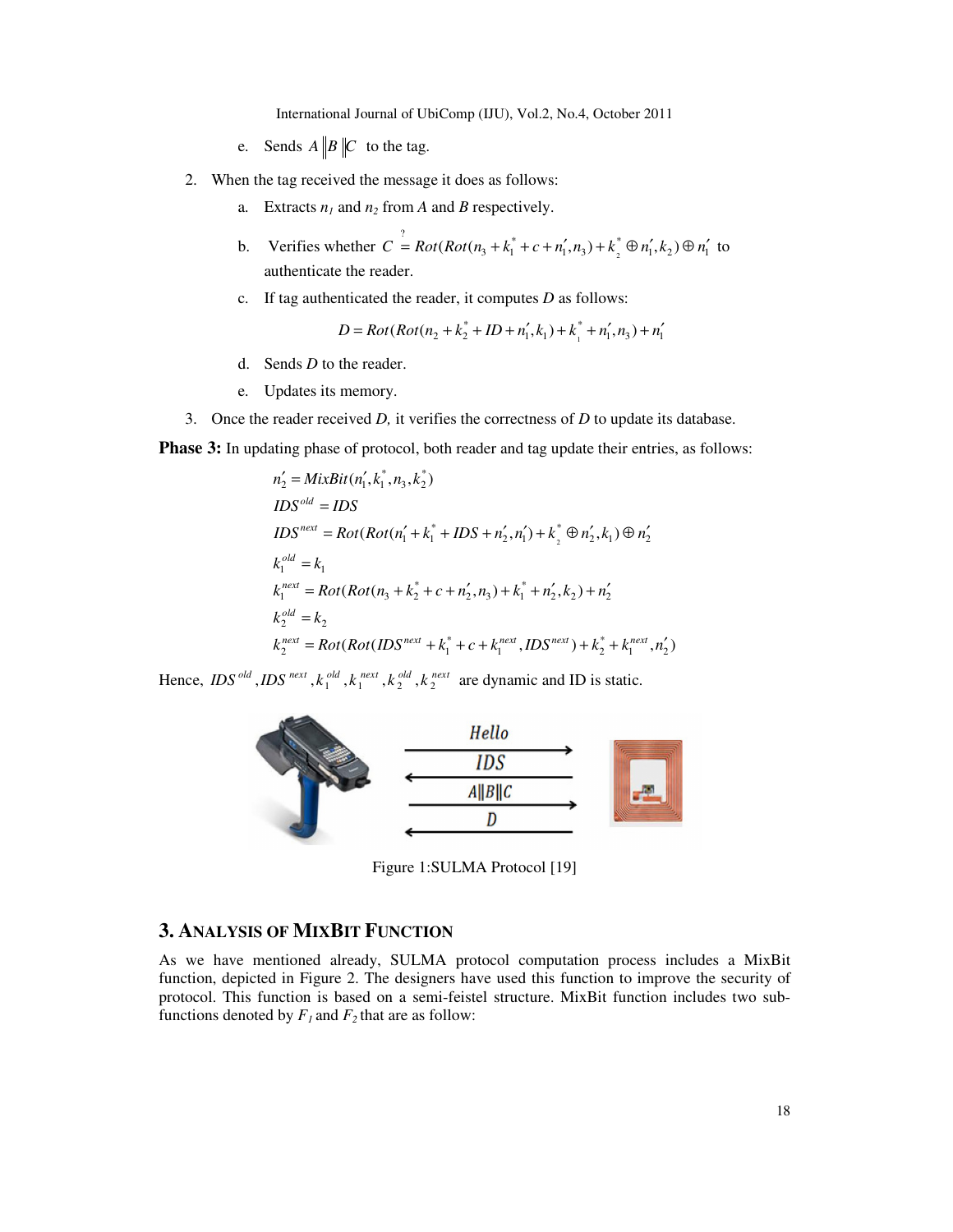$$
F_1 = Rot(\underbrace{y_1 + k_1 + c}_{x}, \underbrace{k_1 + n_1}_{y = hw(k_1 + n_1)})
$$
  
\n
$$
F_2 = Rot(\underbrace{x_2 + k_2 + c}_{x}, \underbrace{k_2 + x_2}_{y = (k_2 + x_2 mod 96)})
$$

## **3. 1 ON THE RANDOMNESS OF MIXBIT FUNCTION**

Designer of the SULMA protocol have stated that the MixBit function is a good random function[19]. To verify their claim, we implemented the MixBit function, and tested 1,048,576 bits of its output to verify whether it passes the standard tests for random functions. We have used the Statistical Test Suite for the random and pseudorandom number generators with 15 tests suggestion by NIST [32]. The results are depicted in Table 1. These results show that MixBit is not a good random function because it failed to pass most of the randomness' tests.

| <b>Test Name</b>                         | Average | $\chi$ 2prop | Result      |
|------------------------------------------|---------|--------------|-------------|
| Frequency                                | %0.00   | 99.0000      | Fail        |
| Frequency within a Block                 | %0.00   | 99.0000      | Fail        |
| Runs                                     | %0.00   | 99.0000      | Fail        |
| Longest Run of Ones in a<br><b>Block</b> | %0.00   | 99.0000      | Fail        |
| <b>Binary Matrix Rank</b>                | %0.00   | 99.0000      | Fail        |
| Discrete Fourier Transform               | %0.00   | 99.0000      | Fail        |
| Non Overlapping Template<br>Matching     | %0.00   | 99.0000      | Fail        |
| <b>Overlapping Template</b><br>Matching  | % 0.00  | 99.0000      | Fail        |
| Maurer                                   | % 0.00  | 99.0000      | Fail        |
| <b>Linear Complexity</b>                 | %0.00   | 99.0000      | Fail        |
| Serial                                   | %0.00   | 99.0000      | Fail        |
| Approximate Entropy                      | %0.00   | 99.0000      | Fail        |
| <b>Cumulative Sums Forward</b>           | %100.00 | 0.0101       | <b>Pass</b> |
| <b>Cumulative Sums Backward</b>          | %100.00 | 0.0101       | <b>Pass</b> |
| <b>Random Excursions</b>                 | %100.00 | 0.0101       | <b>Pass</b> |
| <b>Random Excursions Variant</b>         | %100.00 | 0.0101       | <b>Pass</b> |

Table 1: The results of Statistical Test of MixBit function

#### **3. 2 ON THE ROTATIONAL ANALYSIS OF MIXBIT FUNCTION**

Rotational analysis was first having been proposed to analyse the randomness of cryptographic hash functions [33]. In this analysis, a pair of inputs, known as rotational pair because one message is rotated value of another message, goes through the function and the output pair are analysed in the context of rotational relation. If one of the outputs is the rotated value of the other output with non overwhelming probability, then the given function is vulnerable to the rotational attack. This attack is applicable mainly to those primitives that use rotation, modular addition and *XOR* in their structure, known as ARX primitives. Since MixBit is also an ARX primitive, it worth to investigate whether this function withstand this attack.

The basic idea of the rotational attack is the lemma 1 in [8] which states: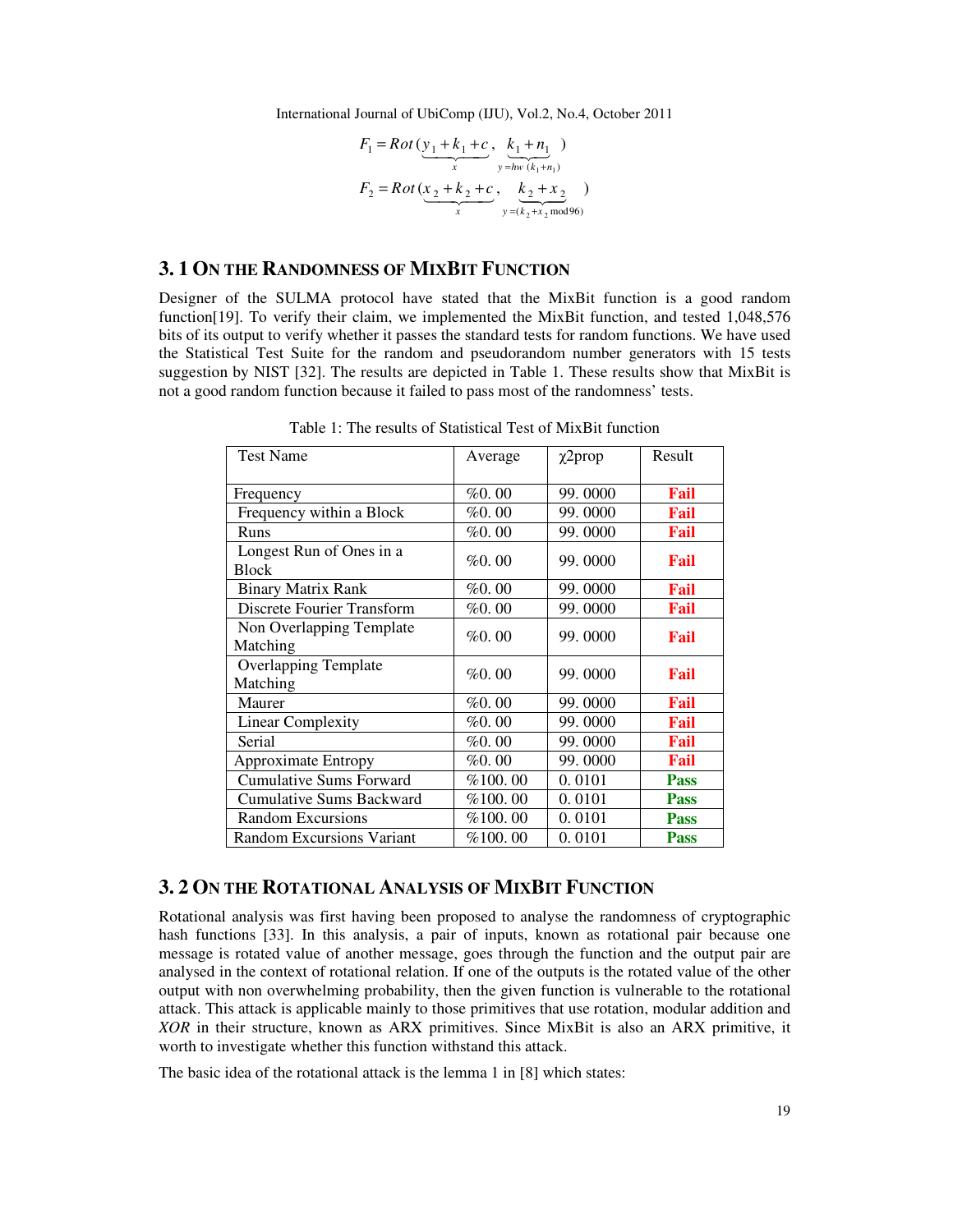$$
pr(Rot(x+y,r) = Rot(x,r) + Rot(y,r))) = \frac{1}{4}(1 + 2^{r-n} + 2^{-r} + 2^{-n})
$$

Where  $|x| = |y| = n$ . On the other hand, *XOR* and rotation passes the rotational conditions with the probability of "1". Hence, to determine the total probability of the rotational attack in an ARX function it may be enough to count the number of modular addition in a path started from the input of given function to its output.

Following the above lemma, for two different inputs with one bit circular rotation to the right, *r=1*, we have

$$
pr(Rot(x+y,r) = Rot(x,r) + Rot(y,r))) = \frac{1}{4}(1 + 2^{r-n} + 2^{-r} + 2^{-n}) = 0.375 = 2^{-1.41503}
$$

Given that in MixBit function for each of  $F_1$  and F2 includes three modular additions, MixBit function includes six modular additions in total. Hence, for a given rotational input pair the output of MixBit is satisfying the rotational property with the following probability:

$$
(2^{-1.41503})^6 = 2^{-8.5}
$$

Hence, given 362 rotational input pairs to MixBit function of SULMA, we expect to receive a rotational pair at output with a high probability. For the more details on rotational attack we suggest interested readers to read [33].



Figure 2:MixBit Function [19]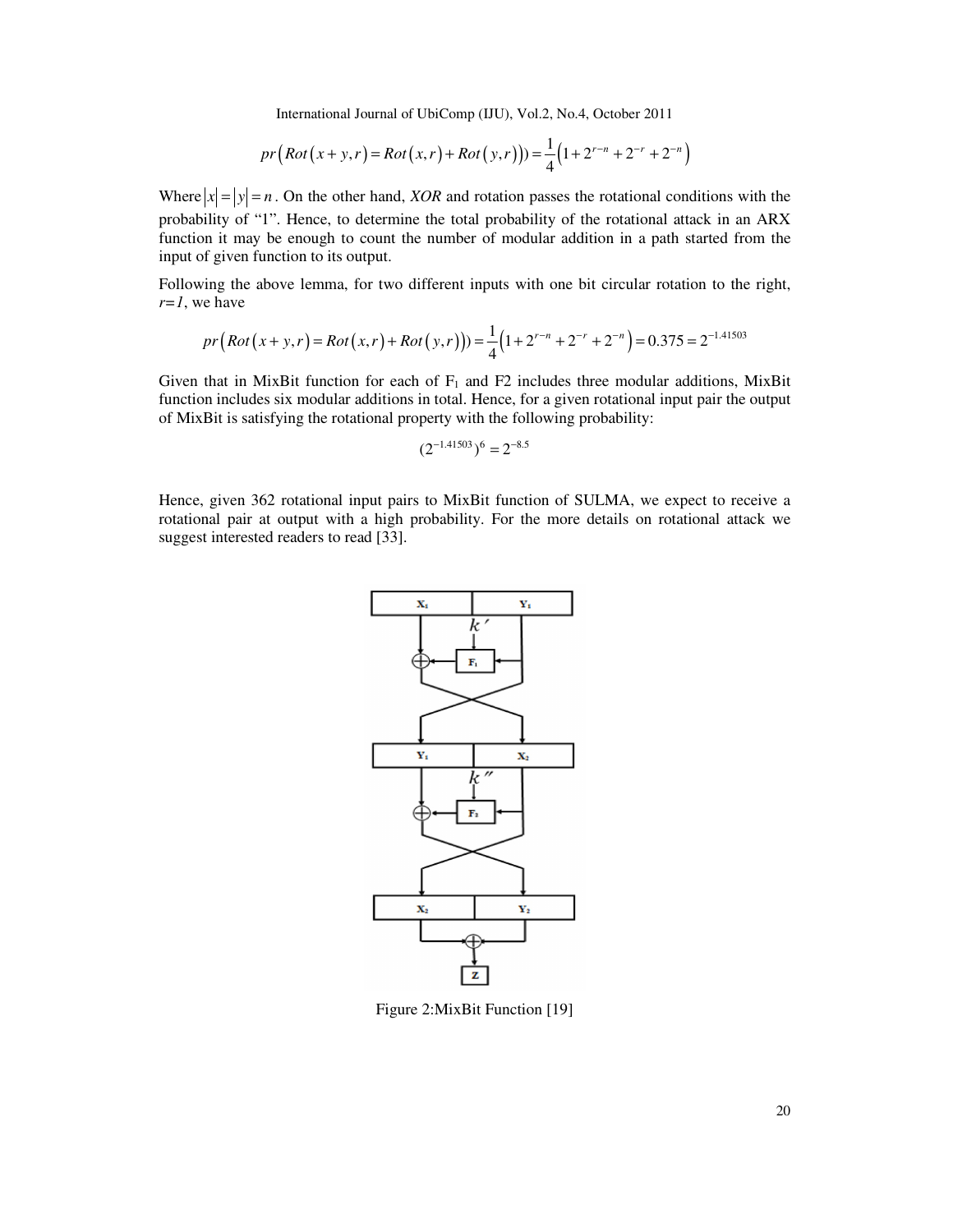# **4. CRYPTANALYSIS OF SULMA PROTOCOL**

The authors of SULMA [19] have claimed that the proposed protocol is secure against traceability attack, passive attacks, de-synchronization attack and have forward security. However, in this section we analysis the security of this protocol and demonstrate several weakness on this protocol.

## **4. 1 READER IMPERSONATION ATTACK**

Reader impersonation attack is a forgery attack that leads to identifying a spoofed reader by a legitimate tag as a legal reader. In this section we show how an adversary can deceive the tag to authenticate it as a legitimate reader. In our reader impersonation attack, the adversary, which is an active adversary, can follow the steps described below:

**Phase 1** (Learning): in this phase of attack the adversary eavesdrop one session of protocol between the legitimate reader and the tag and stores the transmitted messages includes:

- $(1)$   $R \rightarrow T$  : *Hello*
- $(2)$   $T \rightarrow R$  : *IDS*
- $(3)$   $R \rightarrow T$  :  $A \parallel B \parallel C$
- $(4)$   $T \rightarrow R$  : *D*

**Phase 2** (Impersonation): in this phase the adversary (A) supplants the reader and does as follow:

- 1. A sends a "*Hello*" message to tag.
- 2. On receiving the message, the tag response with *IDSnext* .
- 3. Once A received the message, it requests for *IDSold* and continue the protocol.
- 1. When A received *IDS<sup>old</sup>* it reply with the eavesdropped  $A||B||C$  from the learning phase:
- 2. When the tag received the message it does as follows:
	- a. Extracts  $n_1$  and  $n_2$  from *A* and *B* respectively.
	- b. Verifies weather  $C = Rot(Rot(n_3 + k_1^* + c + n_1', n_3) + k_2^*$  $C^{\frac{7}{2}} = Rot(Rot(n_3 + k_1^* + c + n_1', n_3) + k_3^* \oplus n_1', k_2) \oplus n_1'.$
	- c. If tag authenticated the reader, which it will , it computes *D* as follows:

1  $D = Rot(Rot(n_2 + k_2^* + ID + n_1', k_1) + k_1^* + n_1', n_3) + n_1'$ 

- d. Sends  $D$  to the reader (here  $A$ ).
- e. Updates its memory.

Hence, following the above mentioned attack the tag authenticates the adversary as a legitimate reader. The success probability of attack is "1" while the attack's complexity is only two runs of protocol.

# **4. 2: TRACEABILITY ATTACK**

The authors of SULMA [19] have claimed that SULMA protocol is secure against traceability attack. More precisely, they have stated that since after successful mutual authentication, tag updates its *IDS* and updating procedure contains several random numbers hence *IDS* of tag have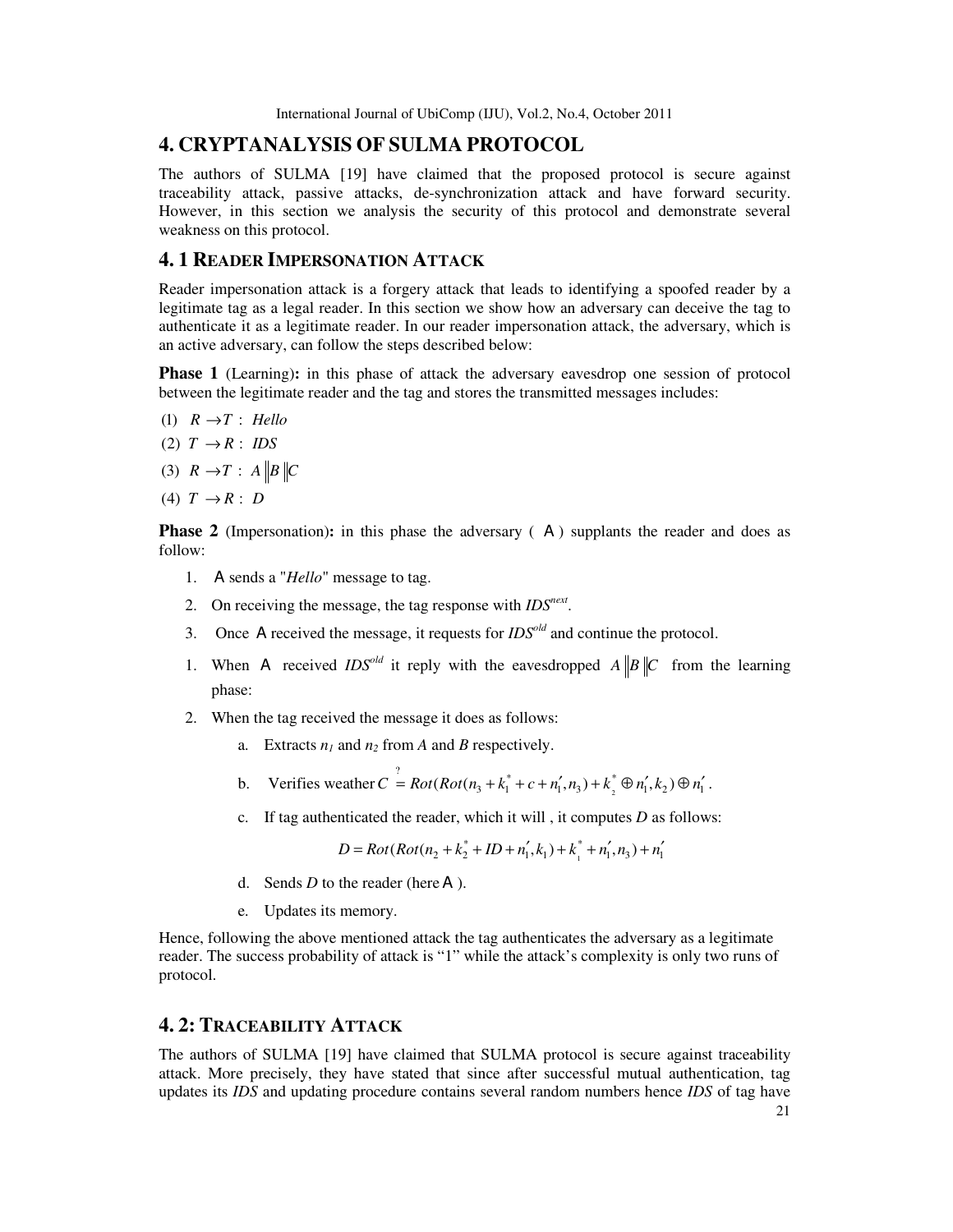random nature and the adversary cannot identify or trace the tag using it. Although they confirmed that it is possible to trace the tag between two successful mutual authentications, because if the adversary request *IDS* from the tag the tag answers with same *IDS,* but they have stressed that "*after updating IDS value successfully the malicious reader cannot trace it*". However, we present an attack which can trace the tag even after one successful run of protocol and therefore updating the *IDS* values. To trace the tag, adversary A can follow the bellow steps:

**Phase 1** (Learning): in this phase, given the target tag T that should be traced, the adversary ( A ) supplants the reader *R* and does as follow:

- 1. A sends a "*Hello*" message to *T*.
- 2. On receiving the message, *T* response with its *IDSnext* .
- 3. Once A stored *IDSnext*, it terminates the protocol.

**Phase 2** (Challenge)**:** in this phase, a tag *T'* is given to A and it should decide whether it is the target tag  $T$ . In this phase of attack the adversary  $(A)$  supplants  $R$  and does as follow:

- 1. A sends a "*Hello*" message to *T'*.
- 2. On receiving the message, *T'* response with its *IDS'next* .
- 3. Once A received the message, it requests for *IDS'old* .
- 4. Once *T'* received the message, it replys with its *IDS'old* .
- 5. Once A stored *IDS'old* , it terminates the protocol

**Phase 2** (Decision): based on the received values in the learning and challenge phases of attack, the adversary makes its decision public as follows:

1. A verifies whether *IDS*<sup>*next</sup> or IDS*<sup>*old*</sup>, received in the challenge phase, match the stored</sup> *IDS* in the learning phase. If either of them matches *IDS* then A concludes that *T'* is the target tag *T*; otherwise, A concludes that *T'* is not the target tag *T*.

It must be noted that this attack works properly up to only one successful run of protocol. However, it is enough to contradict the designer claim on untraceability of tags. It must be noted if between transient from learning phase to challenge phase of attack, the target tag *T* update its internal state once, then following Table 2, it will assign the stored *IDS* to its *IDSold*. Otherwise, the stored *IDS* remain as *IDSnext* of *T*. However, it is possible a different tag update its *IDSold*  or  $\textit{IDS}^{\textit{next}}$  to a value similar to the stored *IDS*, each of these cases happen with the probability of  $2^n$ . In that case, the adversary can output a false decision. On the other hand, in general any random adversary has "50%" chance of output the correct decision. Hence, our given adversary advantage to trace *T* up to one successful update of protocol is as follows, which is not negligible:

$$
A^{Adv} = 1 - 2^{-n+1} - 0.5 = 0.5 - 2^{-n+1}
$$

The complexity of the given attack is two runs of protocol.

Table 2: The records of *IDS* in the tag and the reader after each run of protocol and its connection to the records of previous and next runs.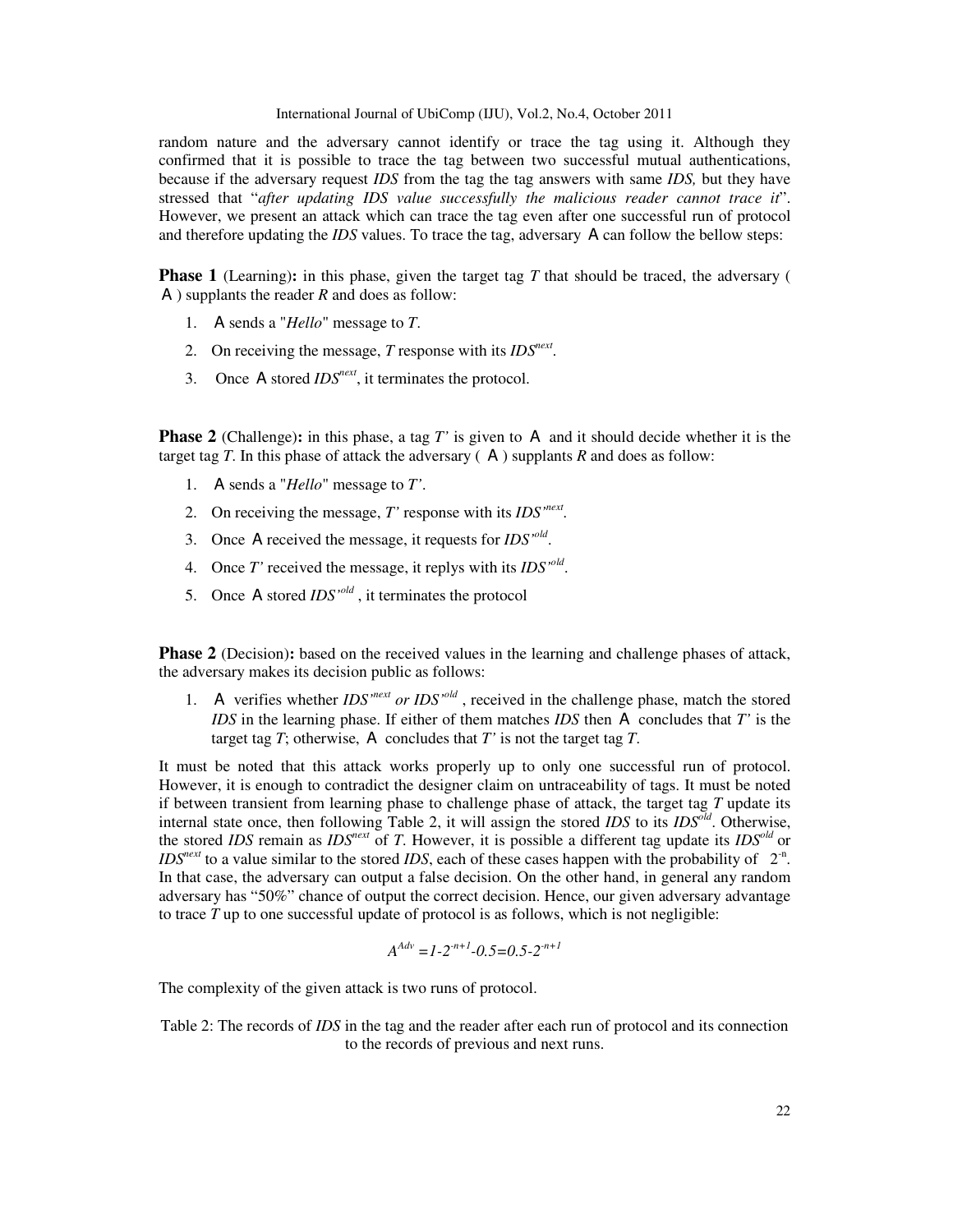International Journal of UbiComp (IJU), Vol.2, No.4, October 2011

| No. run                     | Tag                                                         | Reader                                                                 |
|-----------------------------|-------------------------------------------------------------|------------------------------------------------------------------------|
|                             | $T_1 = \{IDS^{old},IDS^{new_1}\}$                           | $R_1 = \{IDS^{ola}, IDs^{new_1}\}$                                     |
| $\mathcal{D}_{\mathcal{L}}$ | $T_2 = \{IDS^{ola} = IDS^{new_1}, I\overline{DS}^{new_2}\}$ | $R_2 = \{IDS^{ola} = I\overline{DS}^{new_1}, I\overline{DS}^{new_2}\}$ |
|                             |                                                             |                                                                        |
| n                           | $T_n = \{IDS^{old} = IDs^{new_{n-1}}, IDs^{new_n}\}$        | $R_n = \{IDS^{ola} = IDs^{new_{n-1}}, \overline{IDS}^{new_n}\}$        |

## **5. CONCLUSIONS**

.

In this paper, we have analysed the security of a recently proposed ultra-lightweight mutual authentication protocol for low-cost RFID tags entitled as SULMA[19]. We have presented two efficient attacks against this protocol. The first attack was a reader impersonation attack with the success probability of "1" and the complexity of two runs of protocol. The second attack was a traceability attack which can trace a target, tag even after one successful updating of protocol. The later attack contradicts the claim of designers on the untraceability of SULMA protocol after the successful updating of the internal values.

In addition, we analysed the randomness of a sub function of SULMA called MixBit, which is expected to be a random function. Our analysis on randomness of this function demonstrated that this function cannot pass most of the NIST's randomness tests and it is also easy to find a rotational pair for this function.

Hence, we conclude that the SULMA protocol was not successful to reach its target security level and we suggest the interested researchers to design a secure mutual authentication protocol for RFID systems, which is a crucial need at this point.

## **ACKNOWLEDGEMENTS**

Nasour Bagheri is supported by a grant numbered 1565-90/1/28 from Shahid Rajaee Teacher Training University.

#### **REFERENCES**

- [1]. Transport for London, " Oyster card, http://www. oystercard. co. uk.
- [2]. "Michelin Embeds RFID Tags in Tires", RFID Journal, http://www. rfidjournal. com/article/articleview/ 269 /1/1/.
- [3]. J. -H. , Hoepman &E. Hubbers & B., Jacobs & M.& Oostdijk & R. W. , Scherer, (2006) "Crossing borders: Security and privacy issues of the European e-passport", NAME (IWSEC 2006). LNCS, Springer-Heidelberg, vol. 4266 , pp 152–167
- [4]. E. -C. Australia, (2008) "Access control, sensor control, and trans-ponders", at: http://www. rfid. com. au/rfid uhf. htm.
- [5]. P. Peris-Lopez & J. C. Hernandez-Castro & J. E. Tapiador & J. C. A. van der Lubbe , (201) " Cryptanalysis of an EPC class-1 generation-2 standard compliant authentication protocol", Eng. Appl. of AI, 24(6):1061–1069.
- [6]. E. Vahedi & V. Shah-Mansouri & V. Wong & I. F. Blake, (2010) " A probabilistic approach for detecting blocking attack in RFID systems", in Proc. of IEEE ICC, Cape Town, South Africa.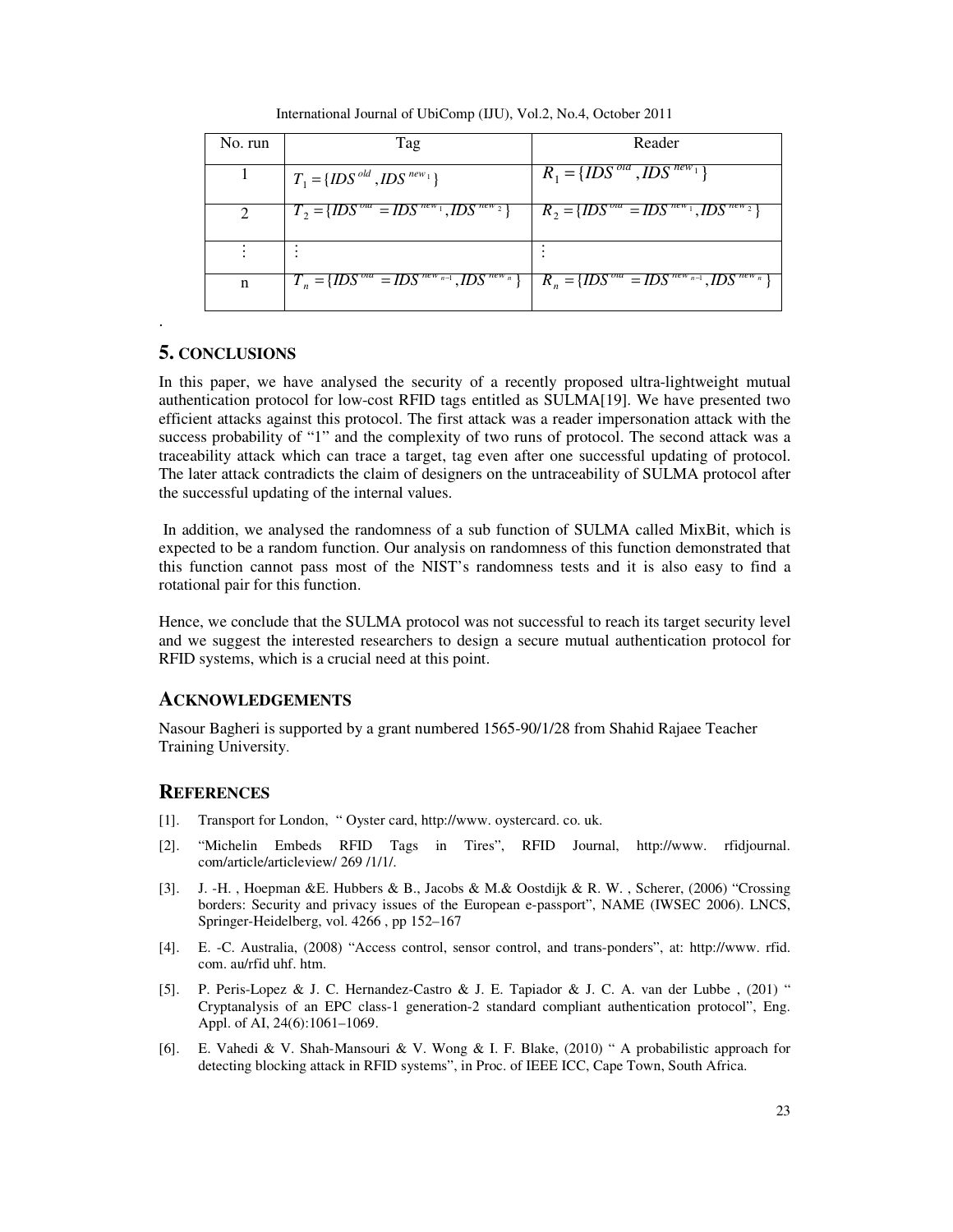- [7]. A, Juels & R. Rivest & M. Szydlo, (2003) " The blocker tag: Selective blocking of RFID tags for consumer privacy", in Proc. of Computer and Communications Security Conf., Washington, DC.
- [8]. A, Juels , (2006) " RFID security and privacy: A research survey", IEEE J. on Selected Areas in Communication, vol. 24, no. 2, pp. 381394.
- [9]. G. Avoine & P. Oechslin, (2005) " RFID traceability: A multi-layer problem", in Proc. Of Financial Cryptography and Data Security, Roseau, Dominica.
- [10]. D. Henrici & P. Muller, (2004) " Hash-based enhancement of location privacy for radiofrequency identification devices using varying identifiers", in Proc. of IEEE PERCOM04, Orlando, FL.
- [11]. T. L. Lim& T. Li& &T. Gu, (2008) " Secure RFID identification and authentication with triggered hash chain variants", in Proc. of IEEE ICPADS08, Melbourne, Australia.
- [12]. C. C. Tan & B. Sheng & Q. Li, (2008) " Secure and serverless RFID authentication and search protocols", IEEE Trans. on Wireless Communications, vol. 7, no. 4, pp. 1400-1407.
- [13]. H. M. Sun & W. C. Ting, (2009) " A Gen2-based RFID authentication protocol for security and privacy", IEEE Trans. on Mobile Computing, vol. 8, no. 8, pp. 1052-1062.
- [14]. S. Piramuthu , (2008) " Lightweight cryptographic authentication in passive RFID-tagged systems", IEEE Trans. on Systems, Man, and Cybernetics, vol. 38, no. 3, pp. 360376.
- [15]. J. Wu & D. R. Stinson, (2009) " How to improve security and reduce hardware demands of the WIPR RFID protocol", in Proc. of IEEE Intl Conf. on RFID, Orlando, FL.
- [16]. M. Feldhofer & S. Dominikus & J.Wolkerstorfer, (2004) " Strong authentication for RFID systems using the AES algorithm", in Proc. of Intl Workshop on Cryptographic Hardware and Embedded Systems, Cambridge, MA.
- [17]. Y. K. Lee & K. Sakiyama & L. Batina & I. Verbauwhede, (2008) " Elliptic curve-based security processor for RFID", IEEE Trans. on Computers, vol. 57, no. 11, pp. 1514-1527.
- [18]. L. Batina & J. Guajardo & T. Kerins & N. Mentens & P. Tuyls & I. Verbauwhede, (2007) " Public key cryptography for RFID tags, in Proc. of 5th IEEE Intl Conf. on Pervasive Computing and Communications Workshop, White Plains, NY.
- [19]. M. Kianersi& M. Gardeshi & M. Arjmand, (2001) "" SULMA: A secure ultra light-weight mutual authentication protocol for lowcost RFID tags" International Journal of UbiComp (IJU), Vol. 2, No. 2, pp. 17-24.
- [20]. P. Peris-Lopez & J. C. Hernandez-Castro & J. E. Tapiador & A. Ribagorda, (2009) " Advances in Ultra ightweight Cryptography for Low-cost RFID Tags: Gossamer Protocol", Journal of Information Science and Engineering, Vol. 25 No. 1, pp. 33-57.
- [21]. M. Safkhani & N. Bagheri & M. Naderi, (2011) " Vulnerabilities in a new RFID access control protocol". In 6th International Conference on Internet Technology and Secured Transactions (ICITST 2011), Abu Dhabi, UAE.
- [22]. M. Safkhani & N. Bagheri & M. Naderi & hamid Behnam, (2011) " On the Security of Wei et al.'s RFID Mutual Authentication Protocol". In DPM'11.
- [23]. M. Safkhani & N. Bagheri & M. Naderi & Y. Luo & Q. Chai, (2011) " Tag Impersonation Attack on Two RFID Mutual Authentication Protocols". In ARES, pages 581–584.
- [24]. M. Safkhani & N. Bagheri & M. Naderi & S. Sandhya, (2011) " Security analysis of LMAP++, an RFID authentication protocol". In 6th International Conference on Internet Technology and Secured Transactions (ICITST 2011), Abu Dhabi, UAE.
- [25]. M. Safkhani & M. Naderi & (2010) " Cryptanalysis and Improvement of a Lightweight Mutual Authentication Protocol for RFID system". In 7th International ISC Con- ference on Information Security and Cryptology 2010(ISCISC'10), pages 57–59.
- [26]. M. Safkhani & M. Naderi & N. Bagheri, (2010) " Cryptanalysis of AFMAP". IEICE Electronics Express, 7(17):1240–1245.